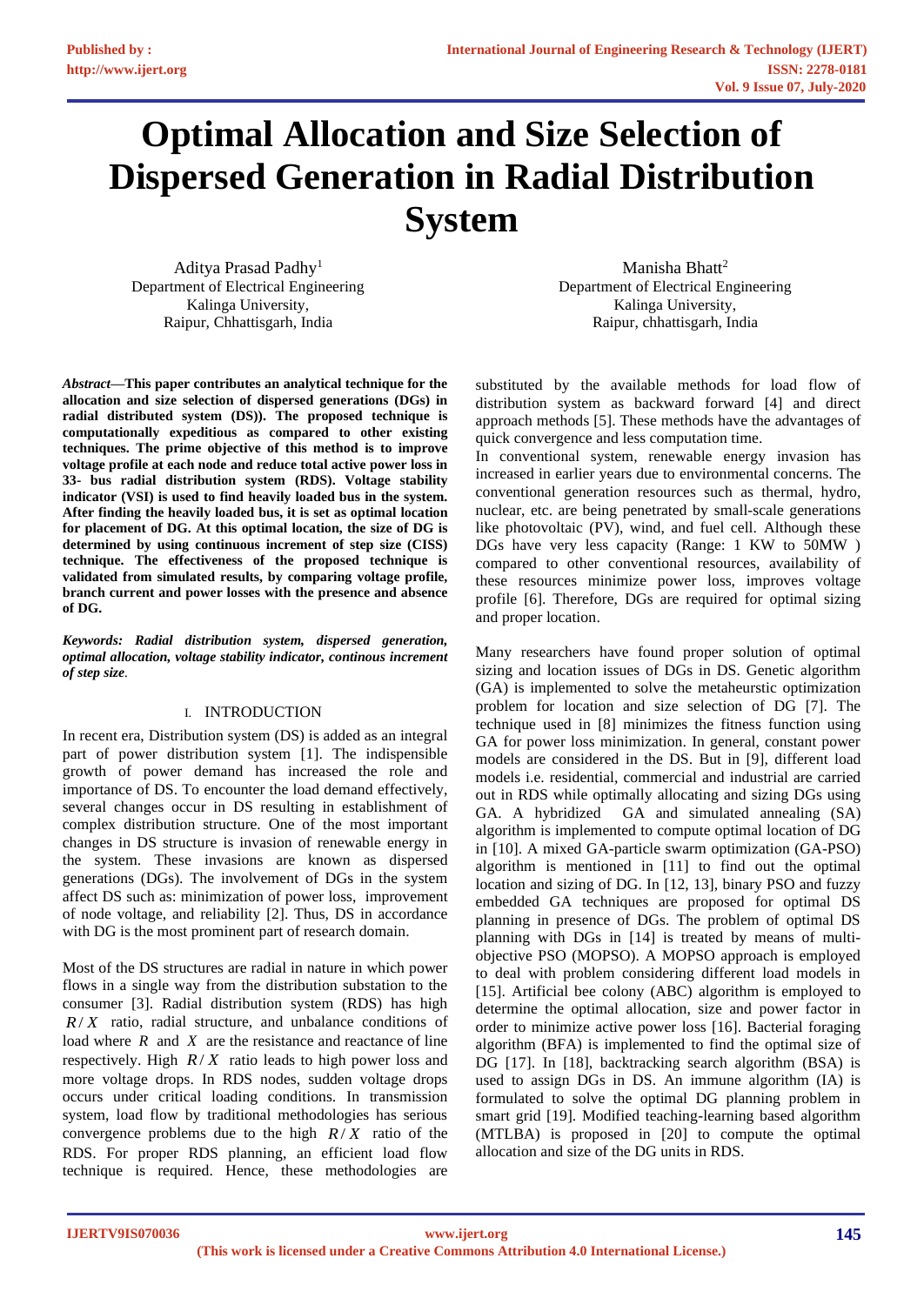Although numerous techniques are available for optimal location and sizing of DG, but traditional techniques are still a current interest. Thus, this article presented a voltage stability indicator (VSI) which indicates the heavily loaded bus. This bus signifies the optimal location of DG placement. After proper allocation of DG, the size of DG is found out by continuous increment of step size (CISS) technique. CISS technique is applied to monitor active and reactive power loss in the IEEE-33bus system.

The paper is organized as follows: In section 2, presents load flow equations and power loss computation for 33 bus RDS. Proposed methodology for optimal allocation and size selection of DG are explained in Section 3, Section 4 discusses the 33 bus test system and simulation results. Finally, conclusion is outlined in section 5.

## II. PROBLEM FORMULATION

#### *A. Radial distribution load flow*

In [5] author proposed a simplified and efficient technique for radial distribution system (RDS). A simplified RDS shown in Fig. 1.

The equivalent load current injection, corresponding to power injection equations

$$
I_{\alpha} = (P_{\alpha+1} + jQ_{\alpha+1}/V_{\alpha+1})^* \quad \alpha = 1, 2, 3, \cdots.
$$
 (1)

For the branch connecting buses 1 to 4, the branch currents calculated using KCL as

$$
G_1 = I_2 + I_3 + I_4
$$
  
\n
$$
G_2 = I_3 + I_4
$$
\n(2)

 $G_3 = I_4$ 

Branch injection Matrix (BIM) becomes

$$
\begin{bmatrix} G_1 \\ G_2 \\ G_3 \end{bmatrix} = \begin{bmatrix} 1 & 1 & 1 \\ 0 & 1 & 1 \\ 0 & 0 & 1 \end{bmatrix} \begin{bmatrix} I_2 \\ I_3 \\ I_4 \end{bmatrix}
$$
 (3)



Fig. 1. Single line diagram of radial distribution system  
In general form,  

$$
[G] = [BIM][I]
$$
 (4)

Node voltages at different buses calculated by using KVL  $V_{\alpha+1} = V_{\alpha} - G_{\alpha} Z_{\alpha,\alpha+1}$ (5)

Power loss in between the buses  $\alpha$  and  $\alpha + 1$  is calculated as  $P_L(\alpha, \alpha+1) = (I)_{\alpha}^2 * R_{\alpha}$ (6)

The total power loss of the RDS is computed by the summation of all the branch losses, which is represented by\n
$$
y = \sqrt{a^2 + a^2}
$$

Total power loss 
$$
P_{TL} = \sum_{\alpha=1}^{tb} P_L(\alpha, \alpha + 1)
$$
 (7)

where, "*tb*" represents total number of buses.

#### III. PROPOSED METHODOLOGY

In distribution system, the node voltage plays a important role to maintain good voltage regulation. Ideally, voltage regulation should be nearly equal to zero, but due to line resistance and reactance there are slight drop in voltage in different nodes of the RDS. To improve voltage profile and reduce line losses, different DGs are used at different power factor [21] according to the requirement as shown in table

#### *A. Voltage stability node indicator for dg placement*

To identify the most sensitive or heavily loaded bus in the system, voltage stability node indicator (VSNI) is used. From figure 1 branch current is given by

$$
(I_{\alpha})^2 = \left(\frac{(P_{\alpha+1})^2 + (Q_{\alpha+1})^2}{(V_{\alpha+1})^2}\right)
$$
 (8)

Active and reactive power loss of the branch between two nodes is computed by using following equation

$$
P_L = r \left( \frac{\left( P_{\alpha+1} \right)^2 + \left( Q_{\alpha+1} \right)^2}{\left( V_{\alpha+1} \right)^2} \right) \tag{9}
$$

TABLE-1 DG SCENARIO

| <b>Types of</b><br>DG | Power factor<br>(P.F)     | <b>Power injection</b><br>ability               | <b>Examples</b>            |
|-----------------------|---------------------------|-------------------------------------------------|----------------------------|
| A                     | $P.FDC=0$                 | Only reactive power                             | Synchronous<br>compensator |
| B                     | $P.F_{DC}=1$              | Only active power                               | Photovoltaic<br>system     |
| C                     | 0 < P.F <sub>DC</sub> < 1 | Both Active and<br>reactive power               | Synchronous<br>generator   |
| D                     | 0 < P.F <sub>DG</sub> < 1 | Active power and<br>consuming reactive<br>power | Wind turbine               |

$$
P_L = x \left( \frac{\left( P_{\alpha+1} \right)^2 + \left( Q_{\alpha+1} \right)^2}{\left( V_{\alpha+1} \right)^2} \right) \tag{10}
$$

From the above (9) and (10) the developed VSNI is given by

$$
VSNI = \frac{\sqrt[4]{((P_{\alpha+1})^2 + (Q_{\alpha+1})^2)}}{(V_{\alpha+1})^2} \le 1
$$
\n(11)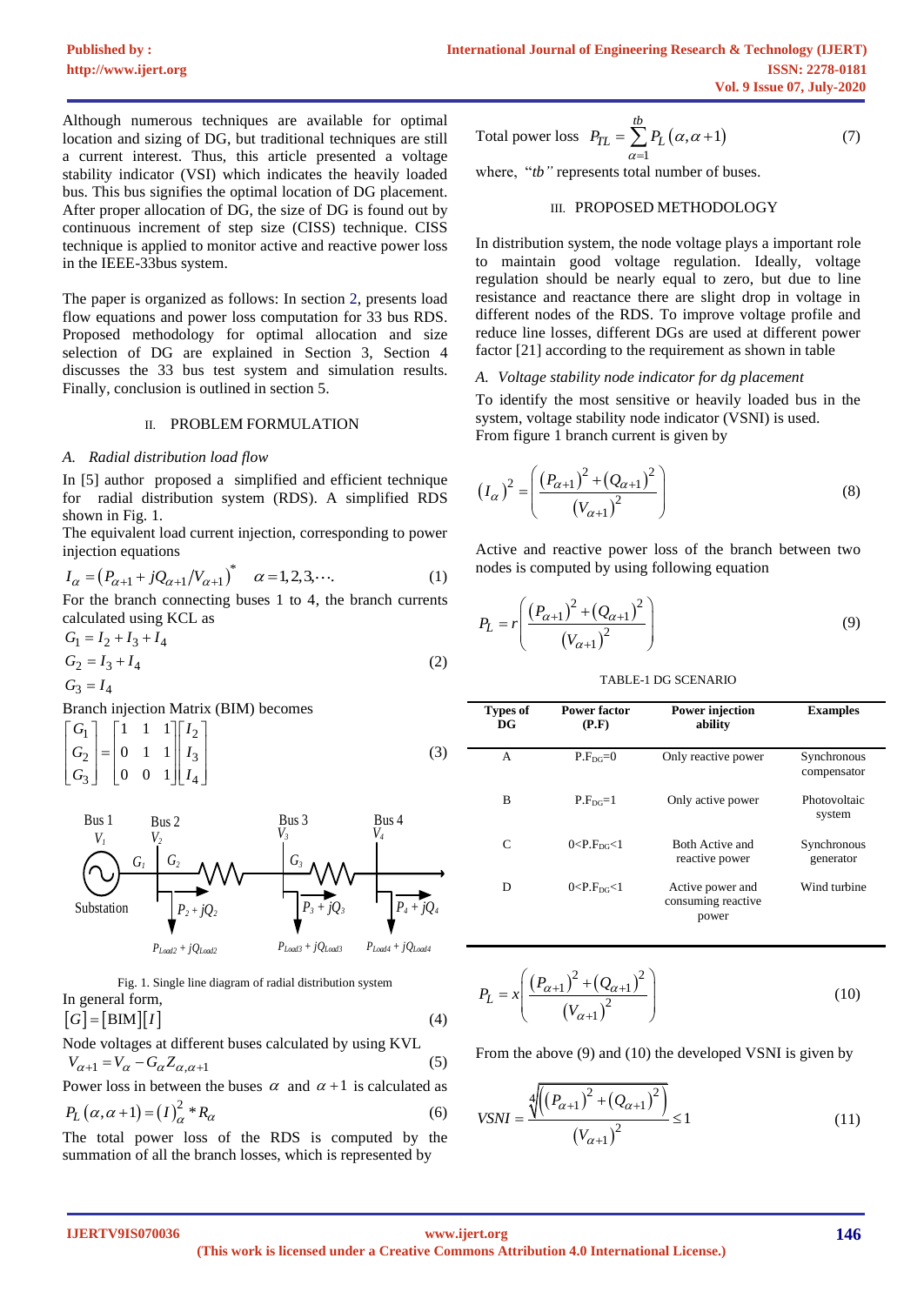From (11) it can be cleared that  $0 \leq$  *VSNI*  $\leq$  1. Further, when the value of the VSNI approaches to 1.0, the system will become its unstable. Similarly, the values away from zero indicates improved stability of the system.

## *B. Optimal size selection using Continuous increment of step size (CISS)*

Once the optimal location of DG is fixed, then DG size change from 0 to 1 p.u. of the total load. As the DG size increases, total active power is injected to the system increases. This injected power minimizes the total active power loss. A parabolic curve is formed between DG size and total active power loss. This curve indicates, first the losses of the system decreases till it reaches the optimum point. Thereafter, system losses suddenly increases. Thus, step size plays factor while selecting DG size. In present scenario, the step size chosen is 0.1 Mw. For exact DG size, step size must be as small as possible, but the simulation time increases.



Fig. 2. Single line diagram of 33-bus radial distribution system



Fig. 3. Flow chart for proposed methodology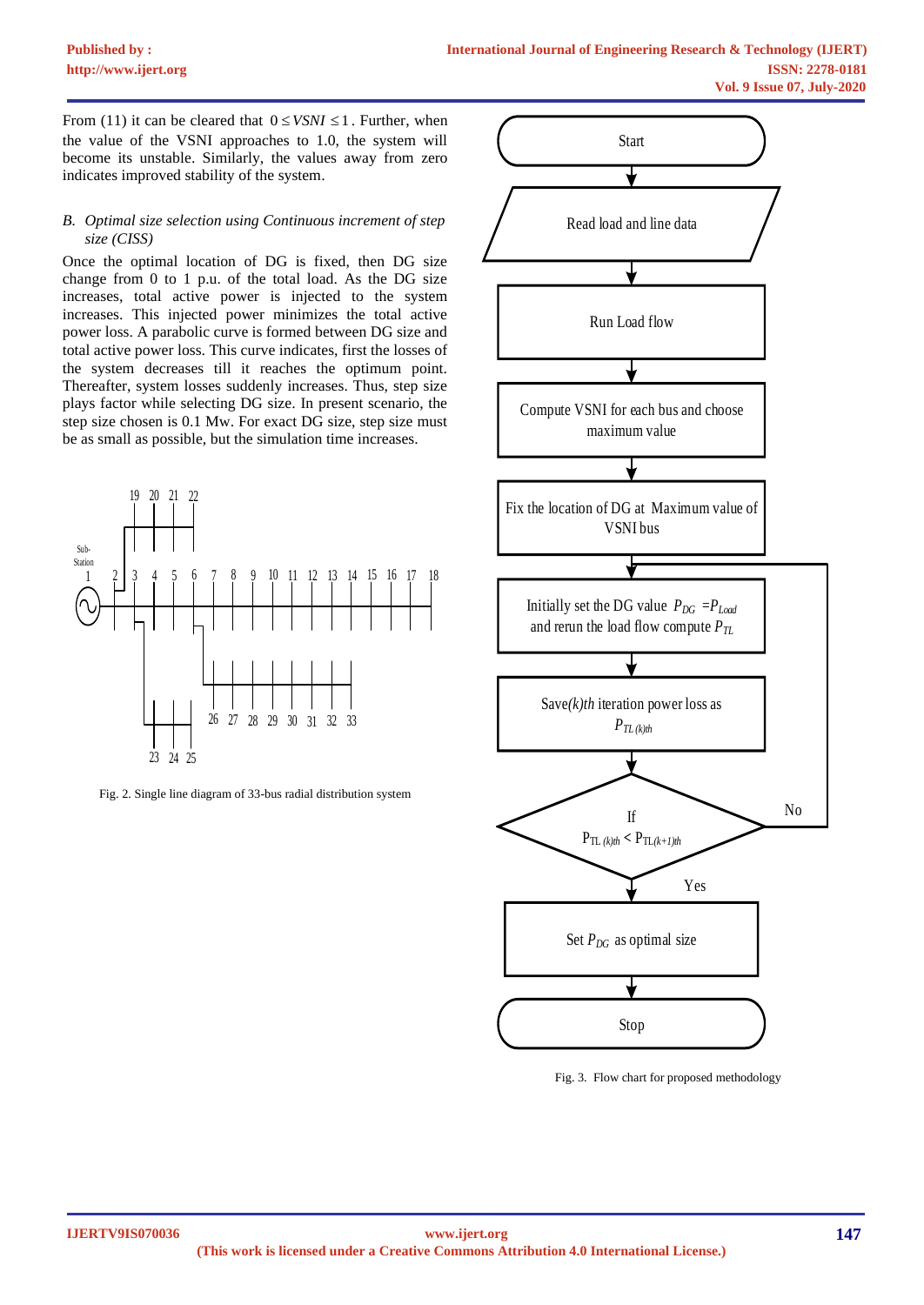#### IV. RESULT AND DISCUSSIONS

The Fig. 3 shows the single line diagram of 33 bus radial distribution system. The detailed methodology of the proposed method is described by flow chart as shown in Fig. 2. The proposed flow chart described in two steps. At First, optimal location of DGs are calculated by using VSNI. The tabulated values of VSIN are shown in table 1. The table 1 indicates the active and reactive power consumed by different buses and their corresponding VSNI values. In next step, the optimal size of the DGs are determined by using continuous increment of step size (CISS) technique with a step size of 0.1Mw.

#### *A. Case A (DG placement at bus no: 25)*

In this case DGs are connected at bus no 25. From the Fig. 4 it is noticed that, active power loss of the system increases, when the DG size increases beyond an optimum point.



Fig. 4. Power loss curve with step increment of DG size at bus no. 25

Optimal point is calculated based on values of voltage stability node indicator, which is shown in Table. 2



Fig. 5. Line loss with and without placement of DG at bus no. 25

| Table 2 VSNI table |  |  |
|--------------------|--|--|
|--------------------|--|--|

| <b>Bus</b><br>N <sub>0</sub> | <b>Real Power</b><br><b>Demand</b><br>(Kw) | <b>Reactive power</b><br><b>Demand</b><br>(Kvar) | <b>Voltage</b><br><b>Stability</b><br><b>Node</b><br><b>Indicator</b><br>(VSI) |
|------------------------------|--------------------------------------------|--------------------------------------------------|--------------------------------------------------------------------------------|
| 1                            | 0                                          | $\boldsymbol{0}$                                 | $\overline{0}$                                                                 |
| $\overline{c}$               | 100                                        | 60                                               | 0.0316                                                                         |
| 3                            | 90                                         | 40                                               | 0.0304                                                                         |
| $\overline{4}$               | 120                                        | 80                                               | 0.0361                                                                         |
| 5                            | 60                                         | 30                                               | 0.0259                                                                         |
| 6                            | 60                                         | 20                                               | 0.0265                                                                         |
| 7                            | 200                                        | 100                                              | 0.0501                                                                         |
| 8                            | 200                                        | 100                                              | 0.0547                                                                         |
| 9                            | 60                                         | 20                                               | 0.0286                                                                         |
| 10                           | 60                                         | 20                                               | 0.0290                                                                         |
| 11                           | 45                                         | 30                                               | 0.0251                                                                         |
| 12                           | 60                                         | 35                                               | 0.0291                                                                         |
| 13                           | 60                                         | 35                                               | 0.0319                                                                         |
| 14                           | 120                                        | 80                                               | 0.0430                                                                         |
| 15                           | 60                                         | 10                                               | 0.0296                                                                         |
| 16                           | 60                                         | 20                                               | 0.0300                                                                         |
| 17                           | 60                                         | 20                                               | 0.0312                                                                         |
| 18                           | 90                                         | 40                                               | 0.0372                                                                         |
| 19                           | 90                                         | 40                                               | 0.0367                                                                         |
| 20                           | 90                                         | 40                                               | 0.0324                                                                         |
| 21                           | 90                                         | 40                                               | 0.0307                                                                         |
| 22                           | 90                                         | 40                                               | 0.0313                                                                         |
| 23                           | 90                                         | 50                                               | 0.0308                                                                         |
| 24                           | 420                                        | 200                                              | 0.0694                                                                         |
| 25                           | 420                                        | 200                                              | 0.0704                                                                         |
| 26                           | 60                                         | 25                                               | 0.0261                                                                         |
| 27                           | 60                                         | 25                                               | 0.0273                                                                         |
| 28                           | 60                                         | 20                                               | 0.0280                                                                         |
| 29                           | 120                                        | 70                                               | 0.0411                                                                         |
| 30                           | 200                                        | 600                                              | 0.0631                                                                         |
| 31                           | 150                                        | 70                                               | 0.0473                                                                         |
| 32                           | 210                                        | 100                                              | 0.0546                                                                         |
| 33                           | 60                                         | 40                                               | 0.0296                                                                         |

### *B. Case B (DG placement at bus no 24)*

From the VSNI table, it is clear that bus no 24 is the most critical or weakest bus of the system. This weakest bus identified as the optimal DG allocation point. Further, DG size is computed by using CISS technique.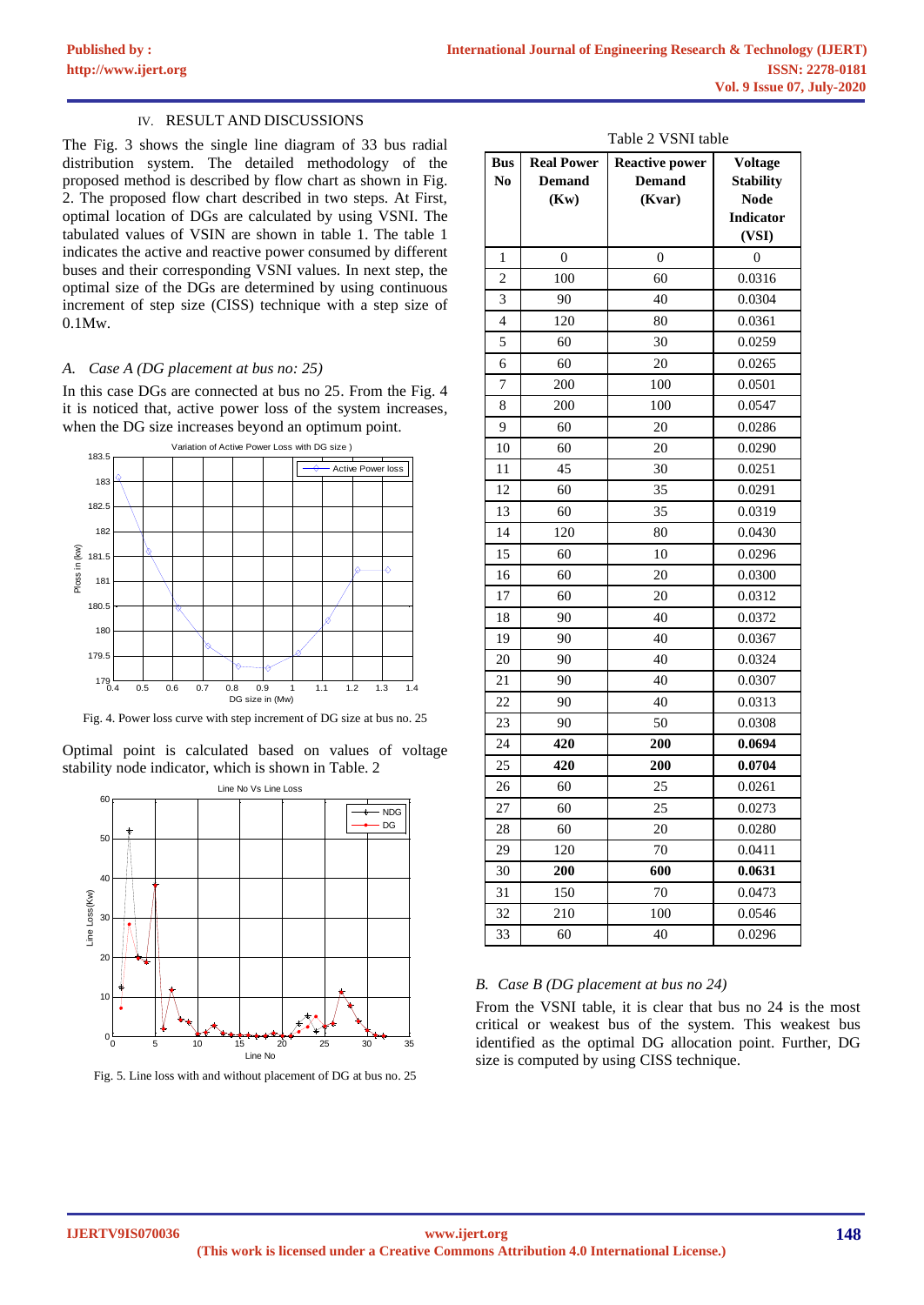

Fig. 6. Power loss curve with step increment of DG size at bus no. 24



Fig. 7. Line loss with and without placement of DG at bus no. 24

#### *C. Case C (DG placement at bus no: 30)*

To examine the efficacy of the proposed technique, it is applied to 12.66 kV, 3.72 Mw and 2.3 Mvar RDS consisting of 33 buses. Further, after application of load flow the real power losses incurred by the system before placement of DGs is 210 kW. To reduce the total power loss of the system DGs are placed at different locations as shown in Table. 3. The optimal allocation point is computed by using (11). After computing VSIN at all buses, the three locations i.e. bus no 25, 24 and 30 identified as the most critical bus. To determine the optimum size, CISS technique is applied on all the critical buses.

From Fig. 4, 6 and 8, shows the curve between DG size and total power loss. It is basically follow a parabolic curve, first the total loss decreases and then increases. While selecting DG size, appropriate step size should be chosen carefully. DG size should not exceed the optimum value, above optimum value the total active power loss of the system increases. As a result, system operates in poor voltage regulation and efficiency.



Fig. 8. Power loss curve with step increment of DG size at bus no. 30



Fig. 9. Line loss with and without placement of DG at bus no. 30



Fig. 10. Comparison of voltage scenarios at different optimal locations.